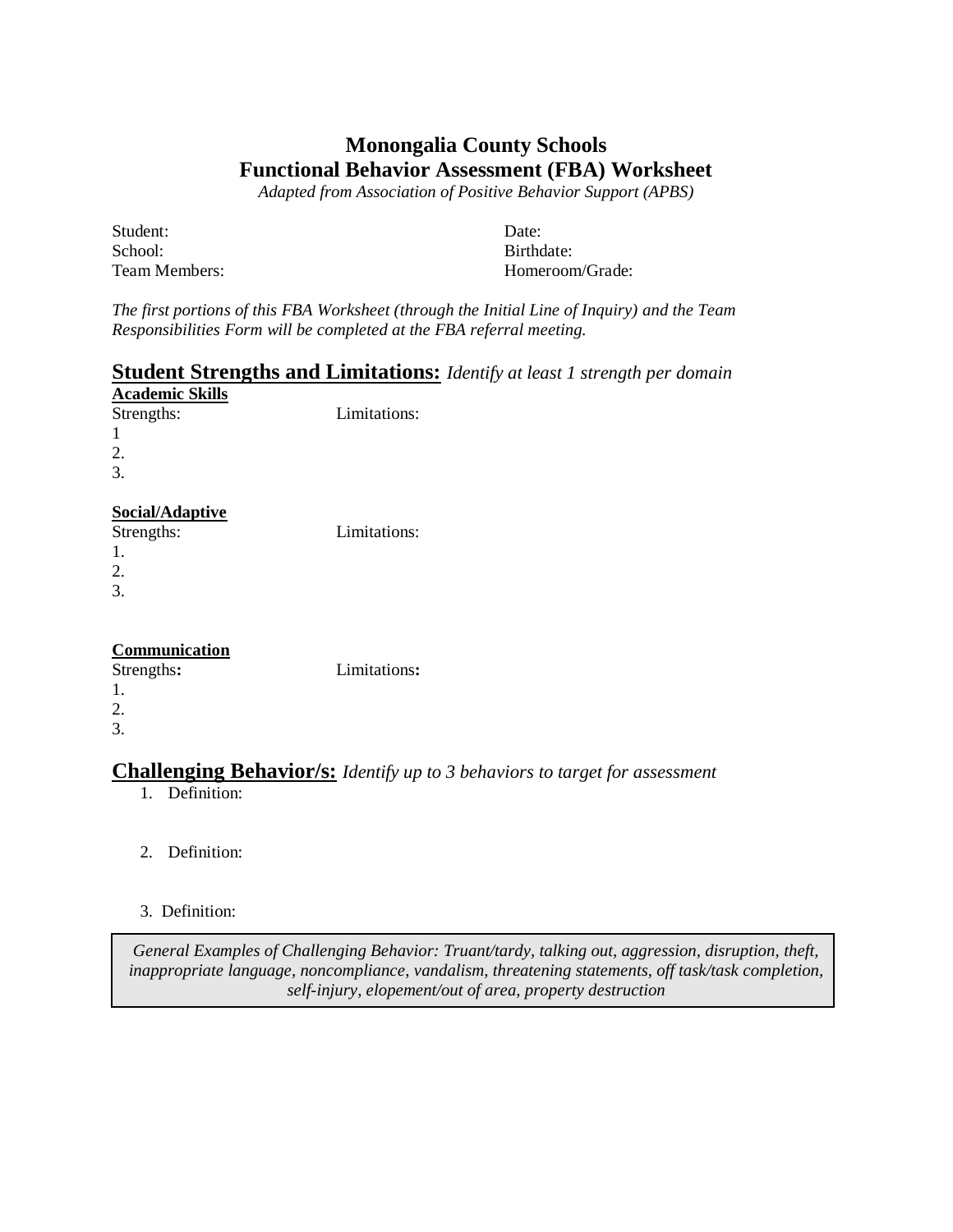#### **Identifying Location/Intensity:** Where, When and With Whom Problem Behaviors are most likely

*Use the table below to identify the likelihood of challenging behavior during specific scheduled time blocks throughout the student's school day. 1 represents no likelihood of challenging behavior and 6 represents high likelihood of challenging behavior within the specified time block.*

| <b>Time</b> | <b>Location/Activity</b> | <b>Likelihood of Problem</b><br><b>Behavior</b> (1 Never happens-6<br>Predictably happens at this time) | <b>Specify Problem Behavior</b><br>See behaviors defined above |
|-------------|--------------------------|---------------------------------------------------------------------------------------------------------|----------------------------------------------------------------|
|             |                          |                                                                                                         |                                                                |
|             |                          |                                                                                                         |                                                                |
|             |                          |                                                                                                         |                                                                |
|             |                          |                                                                                                         |                                                                |
|             |                          |                                                                                                         |                                                                |
|             |                          |                                                                                                         |                                                                |
|             |                          |                                                                                                         |                                                                |
|             |                          |                                                                                                         |                                                                |
|             |                          |                                                                                                         |                                                                |
|             |                          |                                                                                                         |                                                                |

#### **Previous Positive Behavior Interventions attempted** *(attach supporting documentation*

*and explain below)*

☐Home/school communication log

☐Increased positive verbal praise/PBS tokens

 $\Box$ Individual daily conversations/Teaching appropriate behavior

☐Planned breaks/Tie out

 $\Box$ Behavior contracts (per timeframe, daily, weekly)

☐Token economy system

 $\Box$ Counseling

☐Check-in/Check-out

 $\Box$ Other

#### **Other background information relevant to current behavioral status:** *Parent*

 $\_$  ,  $\_$  ,  $\_$  ,  $\_$  ,  $\_$  ,  $\_$  ,  $\_$  ,  $\_$  ,  $\_$  ,  $\_$  ,  $\_$  ,  $\_$  ,  $\_$  ,  $\_$  ,  $\_$  ,  $\_$  ,  $\_$  ,  $\_$  ,  $\_$  ,  $\_$  ,  $\_$  ,  $\_$  ,  $\_$  ,  $\_$  ,  $\_$  ,  $\_$  ,  $\_$  ,  $\_$  ,  $\_$  ,  $\_$  ,  $\_$  ,  $\_$  ,  $\_$  ,  $\_$  ,  $\_$  ,  $\_$  ,  $\_$  ,  $\_$  ,  $\_$  ,  $\_$  ,  $\_$  ,  $\_$  ,  $\_$  ,  $\_$  ,  $\_$  ,  $\_$  ,  $\_$  ,  $\_$  ,  $\_$  ,  $\_$  ,  $\_$  ,  $\_$  ,  $\_$  ,  $\_$  ,  $\_$  ,  $\_$  ,  $\_$  ,  $\_$  ,  $\_$  ,  $\_$  ,  $\_$  ,  $\_$  ,  $\_$  ,  $\_$  ,  $\_$  ,  $\_$  ,  $\_$  ,  $\_$  ,  $\_$  ,  $\_$  ,  $\_$  ,  $\_$  ,  $\_$  ,  $\_$  ,  $\_$  ,  $\_$  ,  $\_$  ,  $\_$  ,  $\_$  ,  $\_$  ,  $\_$  ,  $\_$  ,  $\_$  ,  $\_$  ,  $\_$  ,  $\_$  ,  $\_$  ,  $\_$  ,  $\_$  ,  $\_$  ,  $\_$  ,  $\_$  ,  $\_$  ,  $\_$  ,  $\_$  ,  $\_$  ,  $\_$  ,  $\_$  ,  $\_$  ,  $\_$  ,  $\_$  ,  $\_$  ,  $\_$  ,  $\_$  ,  $\_$  ,  $\_$  ,  $\_$  ,  $\_$  ,  $\_$  ,  $\_$  ,  $\_$  ,  $\_$  ,  $\_$  ,  $\_$  ,  $\_$  ,  $\_$  ,  $\_$  ,  $\_$  ,  $\_$  ,  $\_$  ,  $\_$  ,  $\_$  ,  $\_$  ,  $\_$  ,  $\_$  ,  $\_$  ,  $\_$  ,  $\_$  ,  $\_$  ,  $\_$  ,  $\_$  ,  $\_$  ,  $\_$  ,  $\_$  ,  $\_$  ,  $\_$  ,  $\_$  ,  $\_$  ,  $\_$  ,  $\_$  ,  $\_$  ,  $\_$  ,  $\_$  ,  $\_$  ,  $\_$  ,  $\_$  ,  $\_$  ,  $\_$  ,  $\_$  ,  $\_$  ,  $\_$  ,  $\_$  ,  $\_$  ,  $\_$  ,  $\_$  ,  $\_$  ,  $\_$  ,  $\_$  ,  $\_$  ,  $\_$  ,  $\_$  ,  $\_$  ,  $\_$  ,  $\_$  ,  $\_$  ,  $\_$  ,  $\_$  ,  $\_$  ,  $\_$  ,  $\_$  ,  $\_$  ,  $\_$  ,  $\_$  ,  $\_$  ,  $\_$  ,  $\_$  ,  $\_$  ,  $\_$  ,  $\_$  ,  $\_$  ,  $\_$  ,  $\_$  ,  $\_$  ,  $\_$  ,  $\_$  ,

*information, Medical/Psychological Problems, Absences, Sleep Patterns, Eating Routines, Recent Family/Personal Stressors*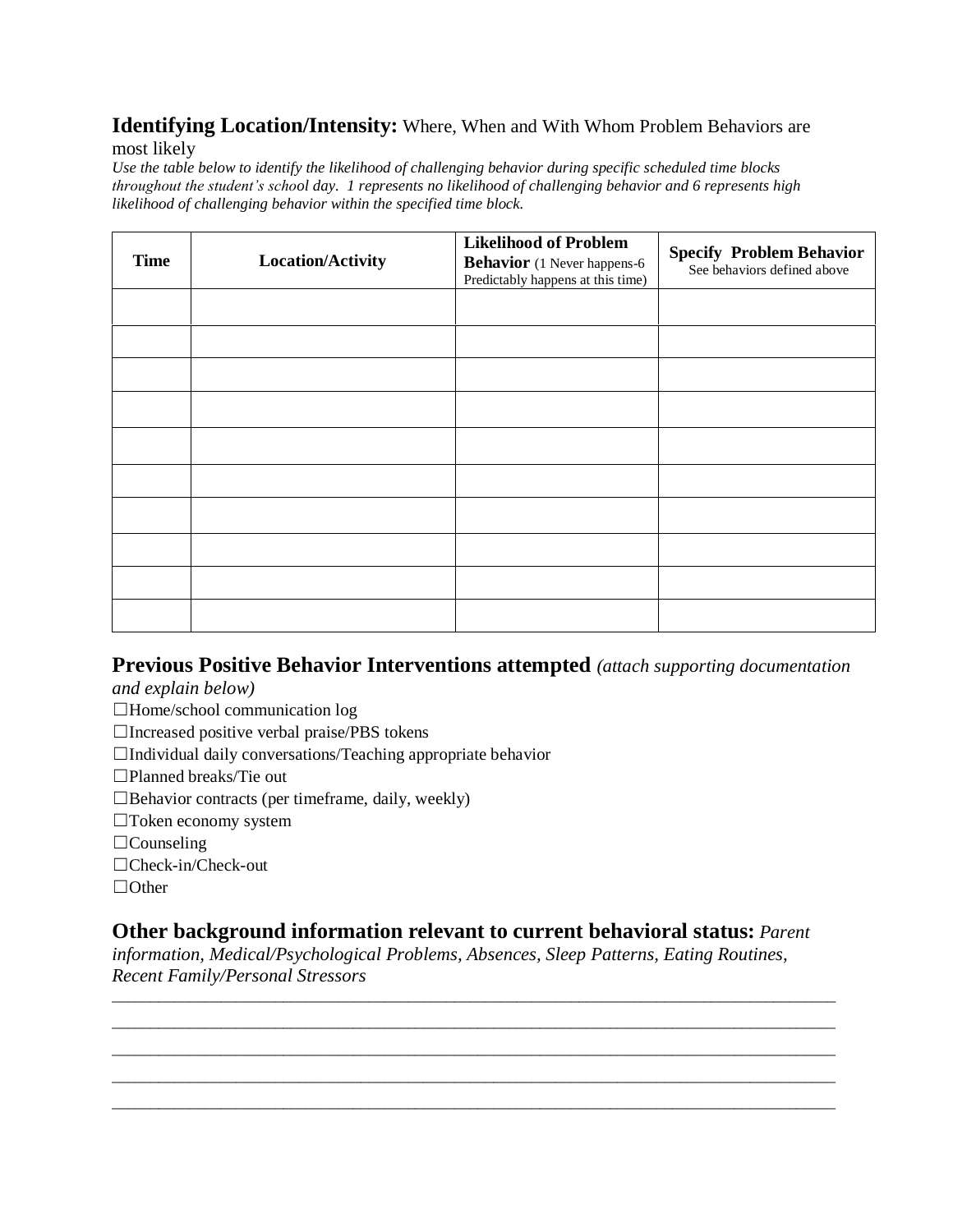#### **Initial Line of Inquiry: Please attach**

#### **Summary of Student Interview and Reinforcement Survey:**

#### **Results of the Forced Choice Reinforcement Survey** Adult Approval (A)

- Competitive Approval (CM)
- Peer Approval  $(P)$
- Independent Rewards (I)
- Consumable Rewards (CN)

## **Results of the Problem Behavior Ouestionnaire**

- Peers/Escape  $\overline{\phantom{a}}$
- \_\_\_ Peers/Attention
- \_\_\_ Adults/Escape
- Adults/Attention
- \_\_\_ Setting Event?

### **Summarizing the Observations:**

| 1. |                                                                                                                                                                                                                                                                                                                                                                                                                                                                                                                                            |
|----|--------------------------------------------------------------------------------------------------------------------------------------------------------------------------------------------------------------------------------------------------------------------------------------------------------------------------------------------------------------------------------------------------------------------------------------------------------------------------------------------------------------------------------------------|
|    | instances of challenging behavior were observed.<br>$\begin{array}{cccccccccc} \multicolumn{2}{c}{} & \multicolumn{2}{c}{} & \multicolumn{2}{c}{} & \multicolumn{2}{c}{} & \multicolumn{2}{c}{} & \multicolumn{2}{c}{} & \multicolumn{2}{c}{} & \multicolumn{2}{c}{} & \multicolumn{2}{c}{} & \multicolumn{2}{c}{} & \multicolumn{2}{c}{} & \multicolumn{2}{c}{} & \multicolumn{2}{c}{} & \multicolumn{2}{c}{} & \multicolumn{2}{c}{} & \multicolumn{2}{c}{} & \multicolumn{2}{c}{} & \multicolumn{2}{c}{} & \multicolumn{2}{c}{} & \mult$ |
|    |                                                                                                                                                                                                                                                                                                                                                                                                                                                                                                                                            |
| 2. |                                                                                                                                                                                                                                                                                                                                                                                                                                                                                                                                            |
|    |                                                                                                                                                                                                                                                                                                                                                                                                                                                                                                                                            |
|    |                                                                                                                                                                                                                                                                                                                                                                                                                                                                                                                                            |
| 3. |                                                                                                                                                                                                                                                                                                                                                                                                                                                                                                                                            |
|    |                                                                                                                                                                                                                                                                                                                                                                                                                                                                                                                                            |
|    |                                                                                                                                                                                                                                                                                                                                                                                                                                                                                                                                            |
|    |                                                                                                                                                                                                                                                                                                                                                                                                                                                                                                                                            |
| 4. |                                                                                                                                                                                                                                                                                                                                                                                                                                                                                                                                            |
|    |                                                                                                                                                                                                                                                                                                                                                                                                                                                                                                                                            |
|    |                                                                                                                                                                                                                                                                                                                                                                                                                                                                                                                                            |
| 5. |                                                                                                                                                                                                                                                                                                                                                                                                                                                                                                                                            |
|    |                                                                                                                                                                                                                                                                                                                                                                                                                                                                                                                                            |
|    |                                                                                                                                                                                                                                                                                                                                                                                                                                                                                                                                            |
| 6. |                                                                                                                                                                                                                                                                                                                                                                                                                                                                                                                                            |
|    |                                                                                                                                                                                                                                                                                                                                                                                                                                                                                                                                            |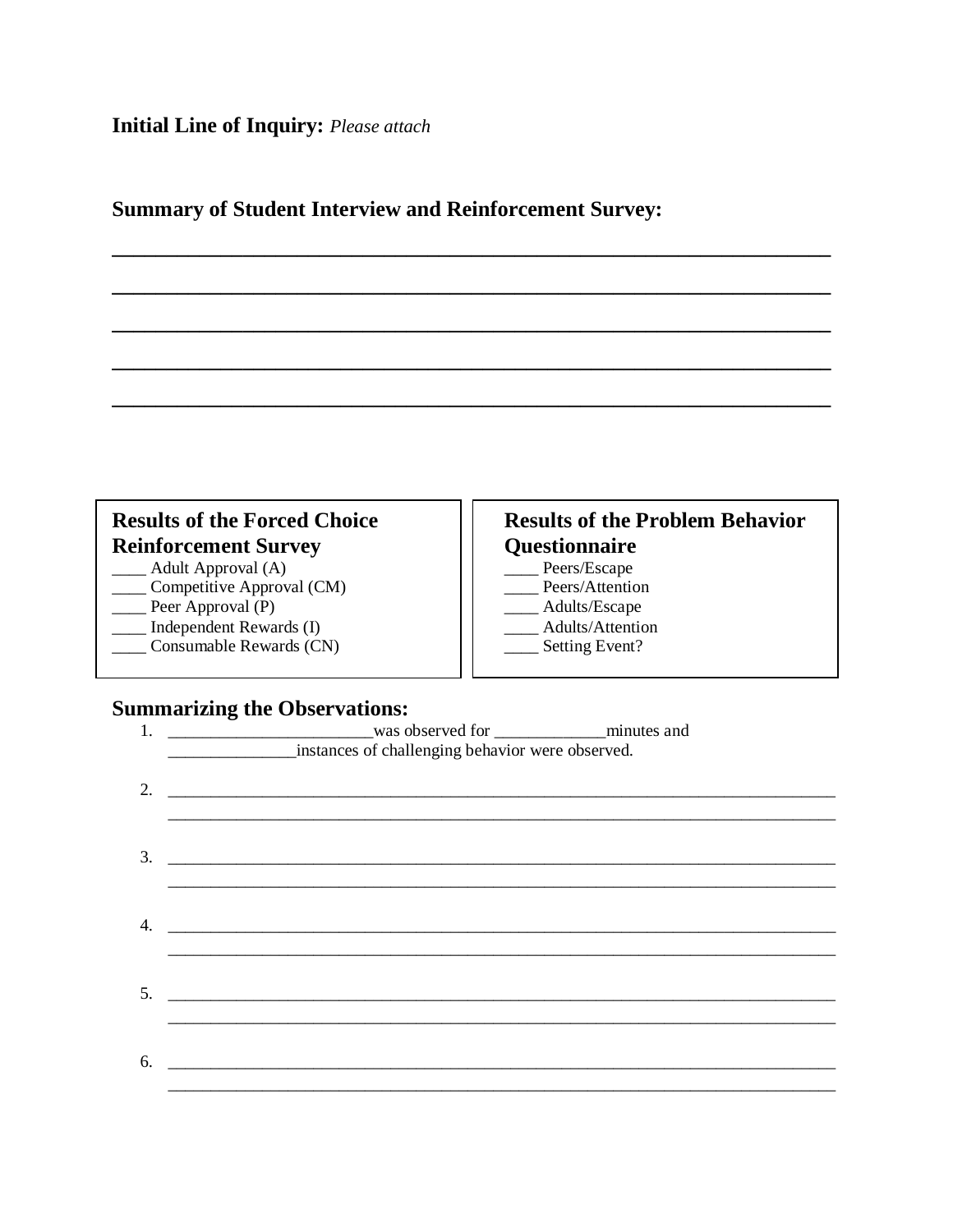**Hierarchy of Challenging Behaviors:** *Reference for De-Escalation Procedures* 

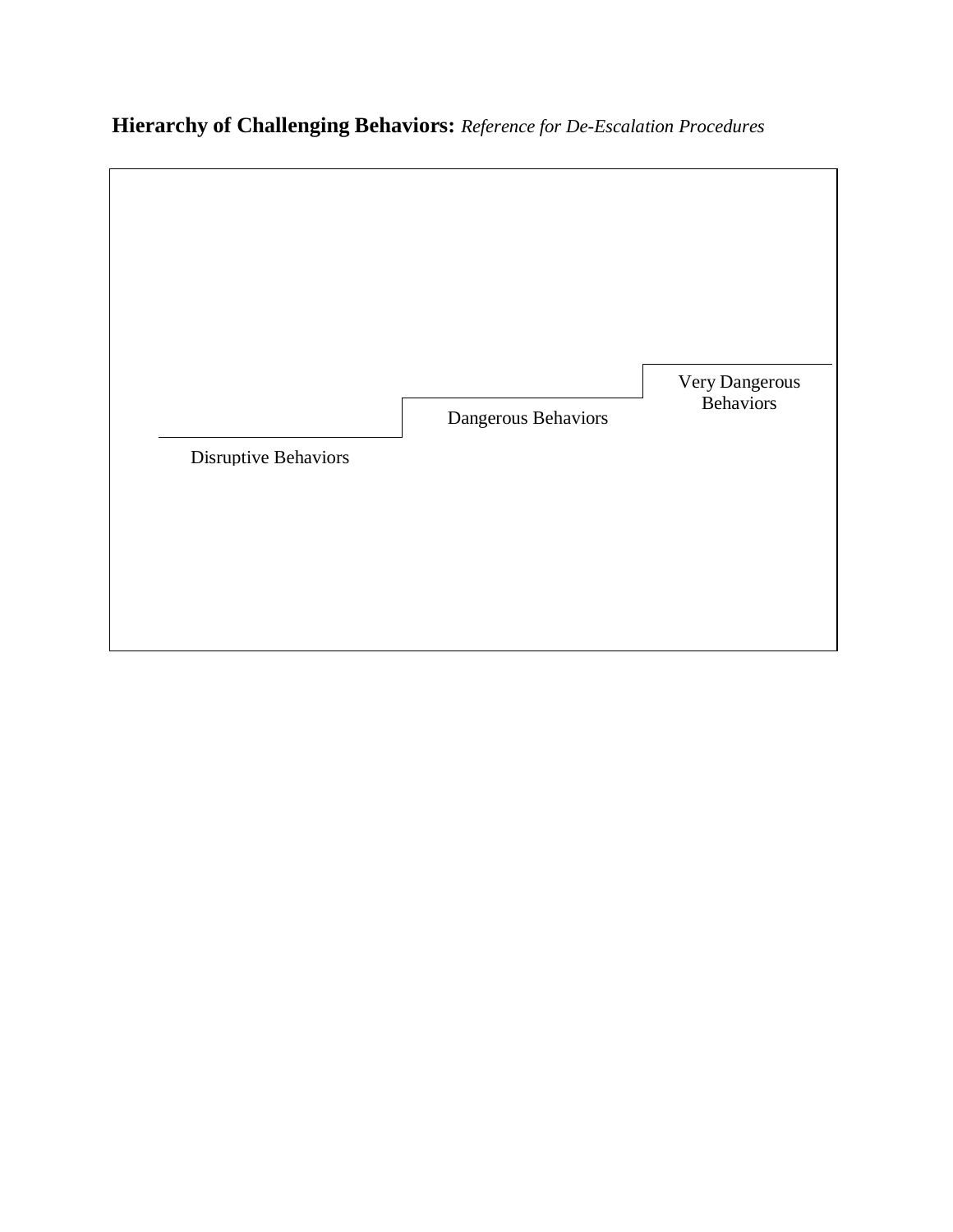# **Antecedent and Consequence Analysis Charts:**

*Multiple Antecedents can trigger the same behavior and multiple consequences can directly follow the same behavior. This chart outlines the relationships.*

| <b>Target Behavior:</b> |                                               |             |  |
|-------------------------|-----------------------------------------------|-------------|--|
| Antecedent              | <b>Specific Observable</b><br><b>Behavior</b> | Consequence |  |
|                         |                                               |             |  |
|                         |                                               |             |  |
|                         |                                               |             |  |

| <b>Target Behavior:</b> |                                               |             |
|-------------------------|-----------------------------------------------|-------------|
| Antecedent              | <b>Specific Observable</b><br><b>Behavior</b> | Consequence |
|                         |                                               |             |
|                         |                                               |             |
|                         |                                               |             |

| <b>Target Behavior:</b> |                                               |             |  |
|-------------------------|-----------------------------------------------|-------------|--|
| Antecedent              | <b>Specific Observable</b><br><b>Behavior</b> | Consequence |  |
|                         |                                               |             |  |
|                         |                                               |             |  |
|                         |                                               |             |  |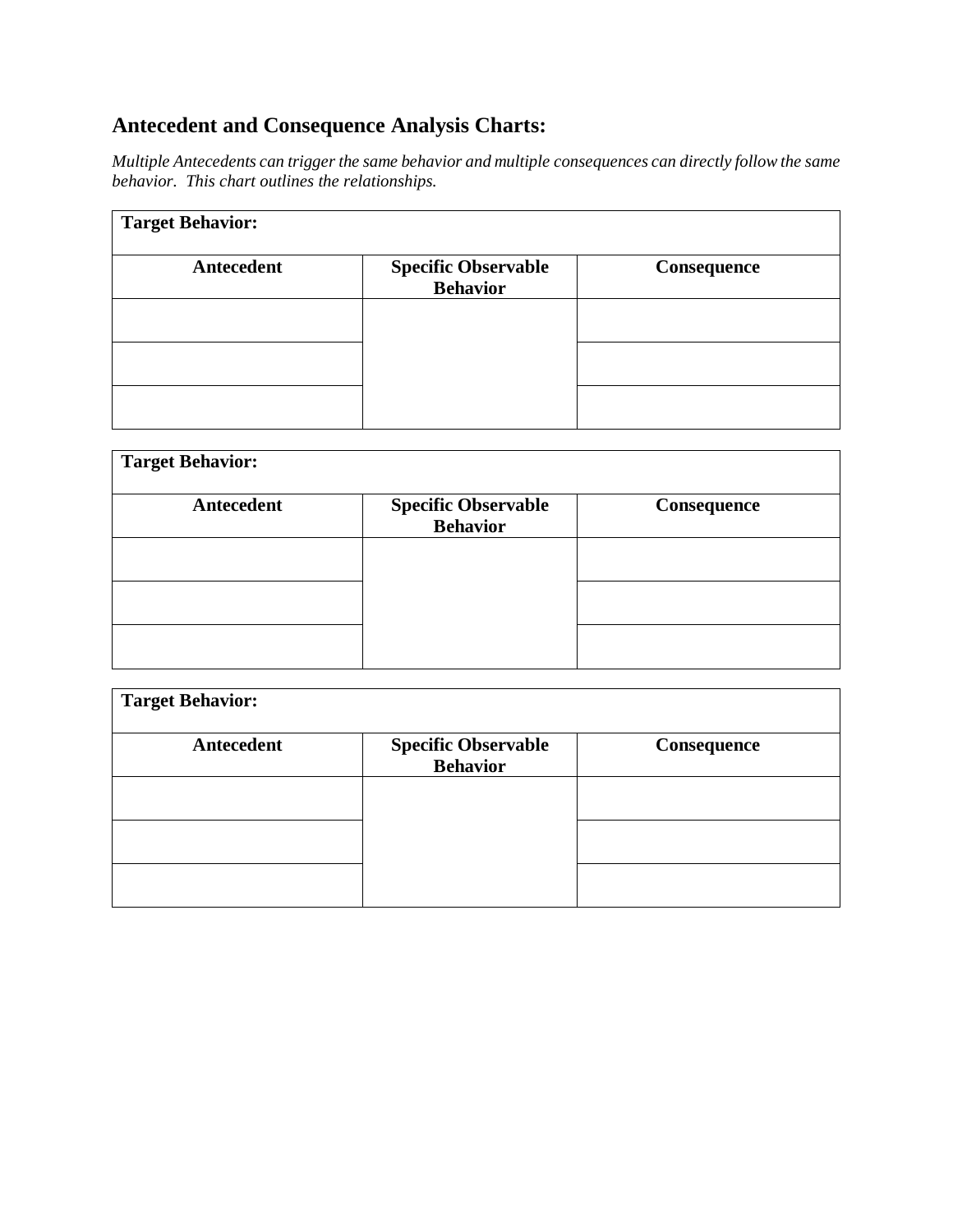**Make Hypothesizing Statements:** *The antecedents and consequences are analyzed to see*  which function(s) the behavior fulfills. Problem behavior can also serve more than one function. *Multiple pieces of information, combined with direct observation of the behavior are used in determining the function of the behavior.*

| Make the hypothesizing statement in the following format: $IF \dots$ THEN $\dots$ BECAUSE $\dots$ For |
|-------------------------------------------------------------------------------------------------------|
| example, IF Antecedent X occurs, THEN Problem Behavior Y occurs, BECAUSE of the                       |
| maintaining consequence Z and the Function/Need the challenging behavior serves.                      |
| $\mathbf{1}$ .                                                                                        |

- 2. 3.
- 4.
- 5.

**What consequences appear most likely to maintain the problem behavior(s)?**  (Function)

| <b>Things that are Obtained:</b>                 | <b>Things Avoided or Escaped From:</b> |
|--------------------------------------------------|----------------------------------------|
| $\Box$ Adult attention                           | $\Box$ Hard tasks                      |
| $\Box$ Peer attention                            | $\Box$ Reprimands                      |
| $\Box$ Preferred activity                        | $\Box$ Undesirable activity            |
| $\Box$ Money/things                              | $\Box$ Negative peer interactions      |
| $\Box$ Need to make comment or declaration       | $\Box$ Physical effort                 |
| $\Box$ Gain a sensory stimulation                | $\Box$ Adult attention                 |
| $\Box$ External stimulation (excitement)         | $\Box$ Tension                         |
| $\Box$ Affective regulation/emotional reactivity | $\Box$ Social discomfort               |
| $\square$ Power and control                      | $\Box$ Relationship failure            |
| $\Box$ Need for justice                          | $\Box$ Sensory overload                |
| $\Box$ Dominance                                 | $\Box$ Other:                          |
| $\Box$ Vengeance/retaliation                     |                                        |
| Other:                                           |                                        |

### **Level of Confidence that the FBA is accurate, according to the data collected**

- 1. Not Very Confident
- 2. Less Confident
- 3. Somewhat Confident
- 4. More Confident
- 5. Confident
- 6. Very Confident